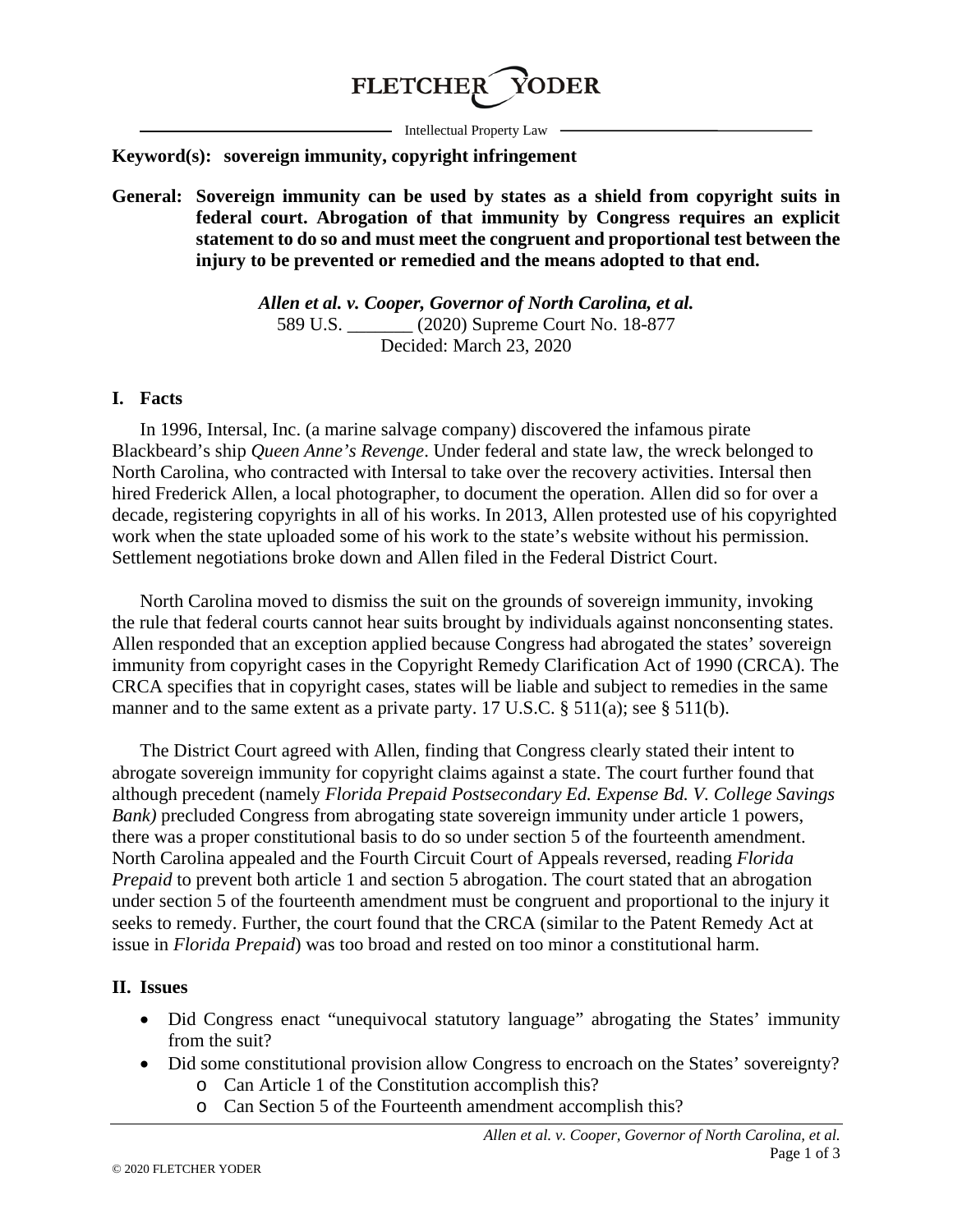## **III. Discussion**

All parties agreed that the CRCA consisted of "unequivocal statutory language" designed to abrogate the states' immunity from copyright infringement suits. Specifically, the CRCA states that States "shall not be immune" from those actions in federal court. § 511(a). Like the Patent Remedy Act at issue in *Florida Prepaid*, "[it] could not have made any clearer" Congress's intent to remove the States' immunity. *Florida Prepaid* at 635.

# **Article 1**

Under Article 1 of the Constitution, Congress has power "to promote the Progress of Science and useful Arts, by securing for limited Times to Authors and Inventors the exclusive Right to their respective Writings and Discoveries." § 8, cl. 8. The Court recognized that the article provides Congress a reason to put states on the same footing as private parties in patent litigation; to ensure uniform protection of intellectual property. However, the Court previously distinguished the Article 1, Section 8 power of Congress from the power to abrogate a state's sovereign immunity in *Seminole Tribe v. Florida*, where it was decided that Article 1 cannot be used to circumvent the limits sovereign immunity places upon federal jurisdiction. This holding was subsequently applied to patents in in *Florida Prepaid.* 

Subsequent to *Florida Prepaid*, the Court in *Central Va. Community College v. Katz*, held that Article 1's Bankruptcy Clause enabled Congress to subject nonconsenting states to bankruptcy proceedings. Allen argued that this exception to the rule expressed in *Seminole Tribe v. Florida* should likewise be extended to copyright cases. However, the Court distinguished the bankruptcy exception because of the unique history of the Bankruptcy Clause, which was created to meet a felt need to curb states' authority, which often had wildly divergent schemes for discharging debt, and often refused to respect one another's discharge orders. The Court further distinguished copyright from the Bankruptcy Clause by noting that the authority to abrogate states' sovereign immunity came directly from Article 1's Bankruptcy Clause, rather than a later written Congressional act, such as the CRCA. Thus, the Court concluded that *stare decisis* doomed Allen's argument in view of the previously decided and nearly identical *Florida Prepaid* case.

## **Section 5 of the Fourteenth Amendment**

The Court began by nothing that the Fourteenth Amendment "fundamentally altered the balance of state and federal power" and can authorize Congress to abrogate sovereign immunity. *Seminole Tribe*, 517 U. S., at 59. It states, in part, that states may not "deprive any person of life, liberty, or property, without due process of law." The Court also recognized that section 5 gives Congress the "power to enforce, by appropriate legislation," those limitations on the States' authority, which may include abrogating sovereign immunity. *Fitzpatrick v. Bitzer*, 427 U. S. 445, 456 (1976).

However, the Court also noted that in order for an abrogation statute to be proper under Section 5, it must sufficiently connect to conduct that Section 1 is designed to protect. Specifically, it must be tailored to "remedy or prevent" conduct infringing the Fourteenth amendment's substantive prohibitions. *City of Boerne v. Flores*, 521 U. S. 507, 519 (1997). In